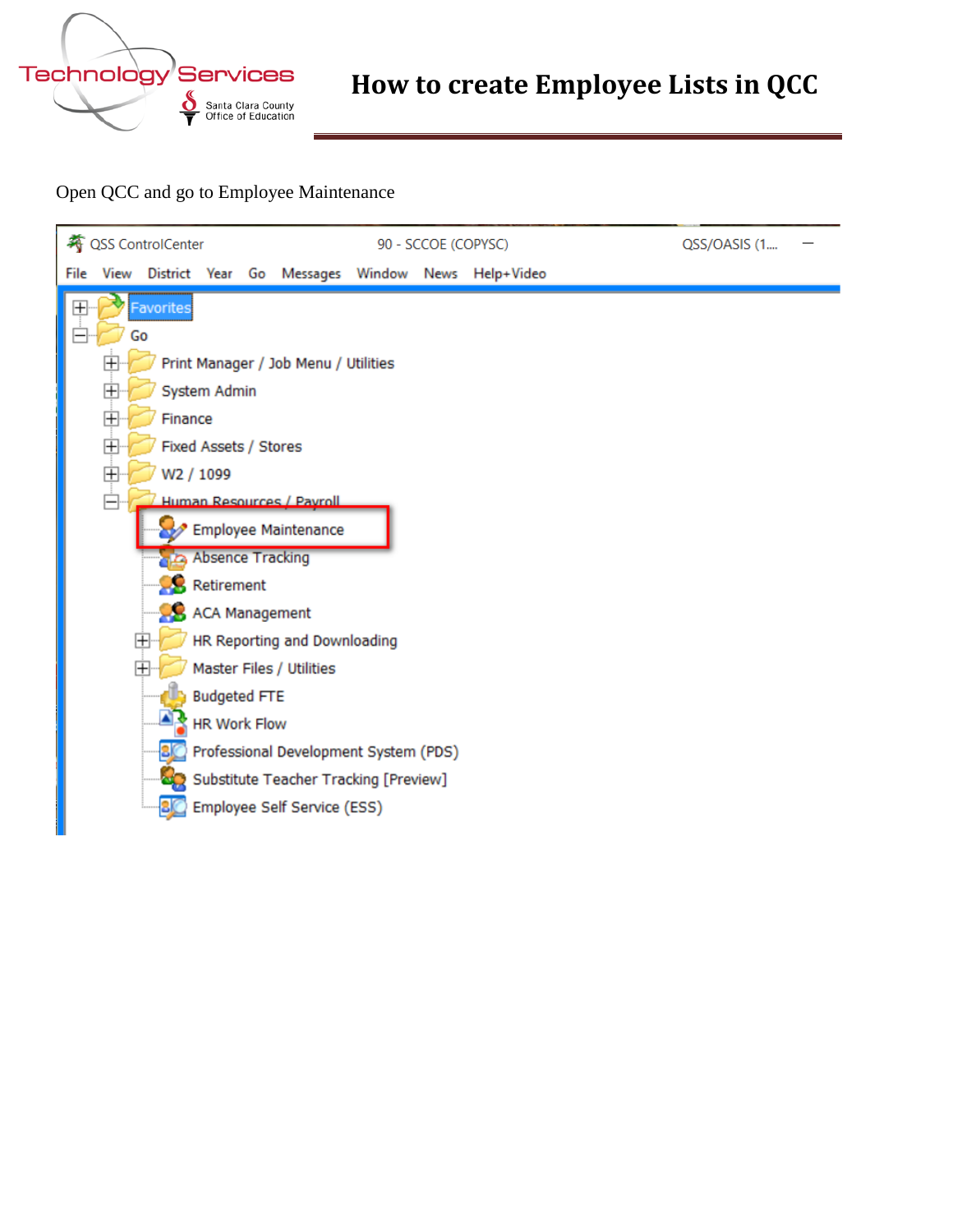From Employee Maintenance, go to Options and choose Edit Employee Lists

| File      |                       | Window<br>Options<br>Help+Video      | Hot Keys         |           |
|-----------|-----------------------|--------------------------------------|------------------|-----------|
| <b>Co</b> |                       | Search by SSN                        | $Ctrl + Alt + S$ |           |
|           | E.                    | Search by External Ref               | $Ctrl + Alt + E$ |           |
|           | $\overline{a}$        | <b>Search by Name</b>                | $Ctrl + Alt + N$ |           |
| Se        |                       | Search by ID                         | $Ctrl + Alt + I$ | ch Panel  |
| $+$       |                       | Put cursor in current search field   | F1               | By SSN    |
| 由-        | <b>BIC</b>            | Search                               | F <sub>3</sub>   | B         |
| 田-        | <b>SOF</b>            | <b>Advanced Search</b>               | $Ctrl + Alt + A$ |           |
| 田…        |                       | UI Lab                               |                  |           |
| 田         |                       | Load Employee(s) from File/Clipboard | $Ctrl + I$       | BN :      |
|           | L.                    | <b>Expand tree</b>                   | $Ctrl + E$       | rch Resul |
|           | Ħ                     | Collapse tree                        | $Ctrl + O$       |           |
|           | ł                     | Select Highlighted                   | F4               |           |
|           | ●                     | Clear search results                 |                  |           |
|           | ø                     | Refresh search results               | $Ctrl + R$       |           |
|           |                       | <b>Change SSN</b>                    | F10              |           |
|           | ╬                     | <b>Add New Employee</b>              | F9               |           |
|           | 84                    | Add Substitute Employee              | $Ctrl + F9$      |           |
|           | $\Box$                | <b>Grid Output</b>                   | Shift+F11        |           |
|           | Q                     | <b>Print Screen</b>                  | F11              |           |
|           | T.                    | First Employee/Applicant             | Shift+F5         |           |
|           | $\blacksquare$        | Previous Employee/Applicant          | F <sub>5</sub>   |           |
|           | $\blacktriangleright$ | Next Employee/Applicant              | F6               |           |
|           | $\blacksquare$        | Last Employee/Applicant              | $Shift + F6$     |           |
|           | o                     | Undo Load/Remove Employee(s)         | $Ctrl + N$       |           |
|           | G                     | Redo Load/Remove Employee(s)         | $Ctrl + D$       |           |
|           |                       | View Auto-load Settings              | $Ctrl + M$       |           |
|           | ✓                     | <b>Enable Favorites</b>              |                  |           |
|           |                       | <b>Edit Employee Lists</b>           | $Ctrl+L$         |           |
|           |                       | <b>Enhanced ACH Testing</b>          | $Alt + E$        |           |
|           |                       | Numeric Keypad/Auto Tabbing          |                  |           |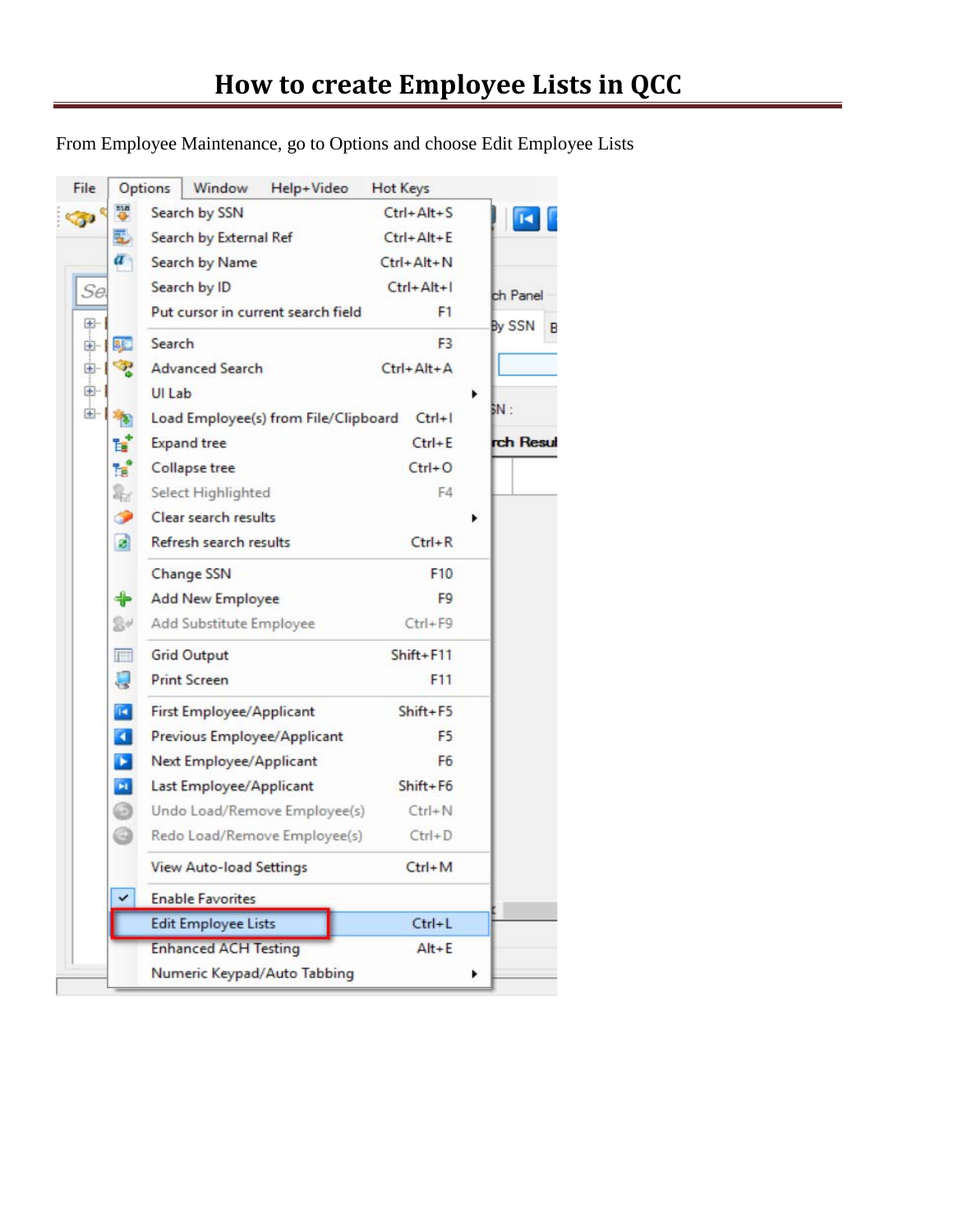From the Employee List Editor, click on New List and choose New Collection

| reen<br><b>D</b> Employee List Editor                                                                 |                                                        |
|-------------------------------------------------------------------------------------------------------|--------------------------------------------------------|
| Options<br>File                                                                                       |                                                        |
| <b>BHGCYES</b>                                                                                        |                                                        |
|                                                                                                       |                                                        |
|                                                                                                       |                                                        |
|                                                                                                       |                                                        |
| <b>E</b> New List $\mathbf{v} \times \mathbf{D}$ elete   Organize $\mathbf{v} \times \mathbf{D}$ Edit | $\therefore$ $\mathbb{S}_+$ Load $\sim$ $\mathbb{S}_0$ |
| Add in:<br>٠                                                                                          | Dist                                                   |
| New Collection                                                                                        |                                                        |
|                                                                                                       |                                                        |
| Add a new Employee List to a new collection                                                           |                                                        |
|                                                                                                       |                                                        |
|                                                                                                       |                                                        |
|                                                                                                       |                                                        |
|                                                                                                       |                                                        |
|                                                                                                       |                                                        |
|                                                                                                       |                                                        |
|                                                                                                       |                                                        |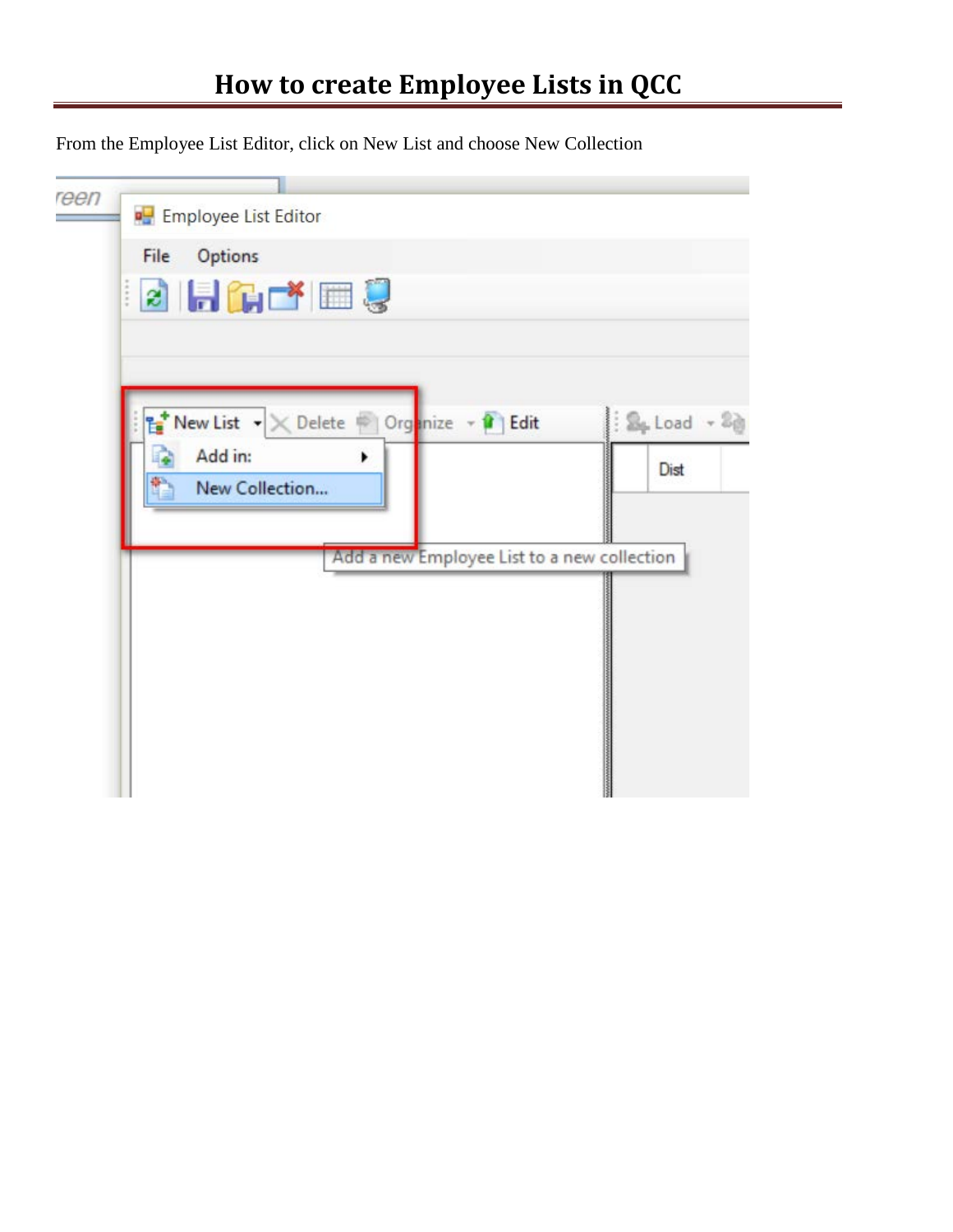Give the new Collection and Employee List a name, then click on OK.

| File<br>Options |                                                                                                               |                                     |                                                      |        |         |
|-----------------|---------------------------------------------------------------------------------------------------------------|-------------------------------------|------------------------------------------------------|--------|---------|
| 2 Hares         |                                                                                                               |                                     |                                                      |        |         |
|                 |                                                                                                               |                                     |                                                      |        |         |
|                 |                                                                                                               |                                     |                                                      |        |         |
|                 | <b>The New List <math>\rightarrow \times</math></b> Delete $\rightarrow$ Organize $\rightarrow$ <b>f</b> Edit |                                     | : Se Load - @ Export - & Remove - & Select - Il Edit |        |         |
| -Unassigned     |                                                                                                               | Dist                                | Name                                                 | SSN    | Ext Ref |
|                 |                                                                                                               | Employee List/Collection Name Entry |                                                      |        |         |
|                 |                                                                                                               |                                     |                                                      |        |         |
|                 | Enter Collection/Employee List Name                                                                           |                                     |                                                      |        |         |
|                 |                                                                                                               | Collection: Test list               |                                                      |        |         |
|                 |                                                                                                               |                                     |                                                      |        |         |
|                 | Employee List: New list 1                                                                                     |                                     |                                                      |        |         |
|                 |                                                                                                               |                                     |                                                      |        |         |
|                 |                                                                                                               |                                     |                                                      |        |         |
|                 |                                                                                                               |                                     | OK                                                   | Cancel |         |
|                 |                                                                                                               |                                     |                                                      |        |         |
|                 |                                                                                                               |                                     |                                                      |        |         |
|                 |                                                                                                               |                                     |                                                      |        |         |

Your new collection and list will appear under "Unassigned"

| <b>PH</b> Employee List Editor                            |                                                 |
|-----------------------------------------------------------|-------------------------------------------------|
| File Options<br><b>BHLFEU</b>                             |                                                 |
| <b>No records found</b>                                   |                                                 |
| New List $\cdot \times$ Delete Corganize $\cdot$ 1 Edit   | $\frac{1}{2}$ $\frac{6}{2}$ Load $\sqrt{2}$ Exp |
| - Unassigned<br><b>E</b> Test list<br>New list 1 (Active) | Dist                                            |
|                                                           |                                                 |
|                                                           |                                                 |
|                                                           |                                                 |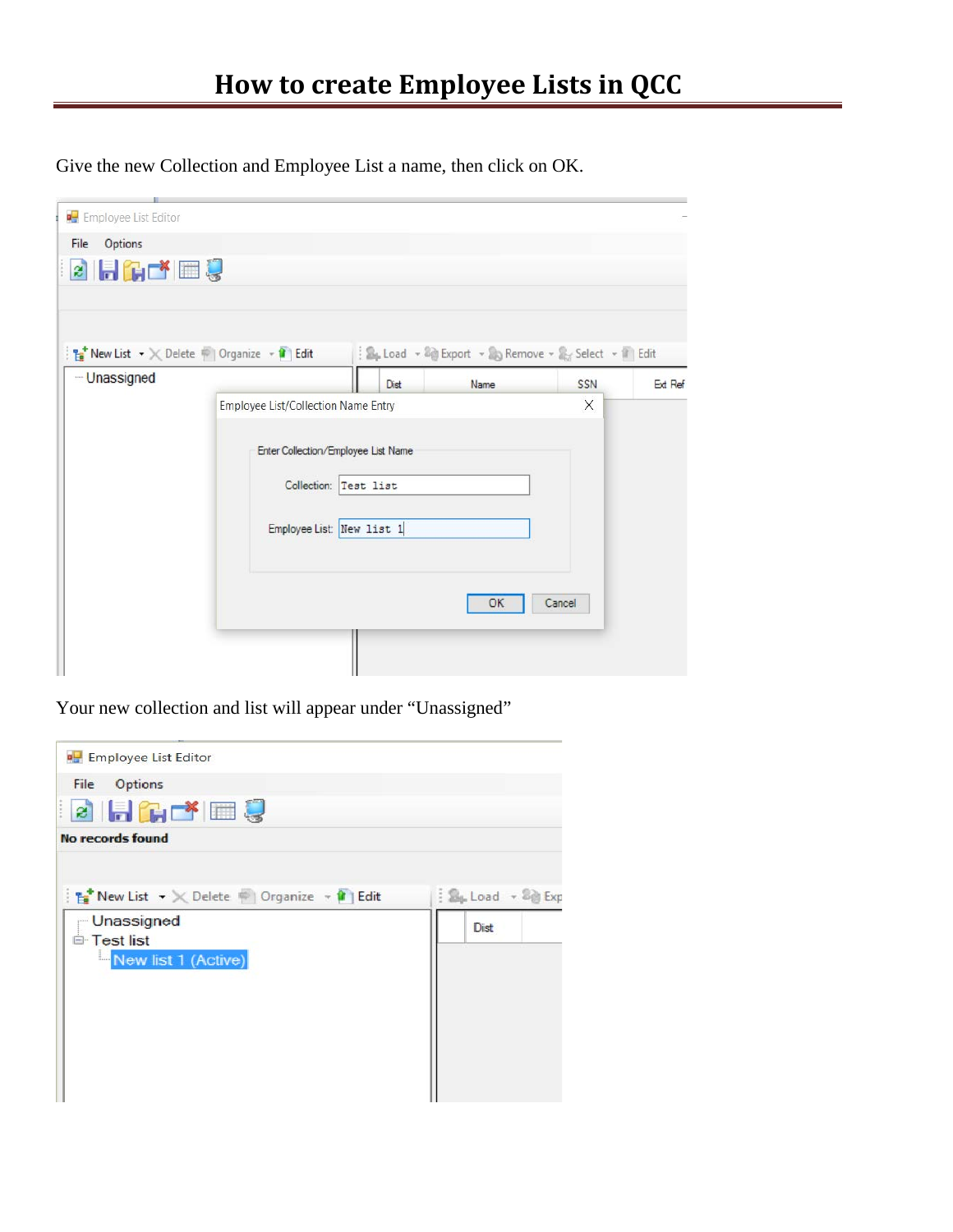Go to the Employee Maintenance search grid and search for records

| Employee Maintenance (EmployeeMode)<br>Window Help+Video<br>File | <b>Hot Keys</b>                                                                  | 90 - SANTA CLARA COUNTY OFF OF EDU |              |           |                                  | QSS/OASIS                    |
|------------------------------------------------------------------|----------------------------------------------------------------------------------|------------------------------------|--------------|-----------|----------------------------------|------------------------------|
| Options<br>◆ ? H H & ↑ B Z + & E & D O D D O O                   |                                                                                  |                                    |              |           |                                  |                              |
| Search tree for screen                                           | Search Panel                                                                     |                                    |              |           |                                  |                              |
| E-Favorites<br><b>E</b> -Personnel<br><b>E</b> -Professional     | By SSN By Ext Ref By Name By ID                                                  |                                    | District: 90 | $\vee$    | Selected Employee/List/Applicant | □ Include Terminated □ Add t |
| <b>E-Position Control</b><br><b>E</b> -Payroll                   | Ext Ref#: 905302                                                                 | SSN: ***-**-3978                   |              | SEID: n/a |                                  | Term: n                      |
|                                                                  | Search Results [Press Ctrl + Enter to select the highlighted employee/applicant] |                                    |              |           |                                  |                              |
|                                                                  | Name                                                                             | SSN<br>盀                           | Ext Ref      | Ty        | Terminated                       | W4/PS                        |

Once records are on your search grid, go back and click on your employee list and choose Edit.

|      |      |            |         | □                                                                                          |
|------|------|------------|---------|--------------------------------------------------------------------------------------------|
|      |      |            |         |                                                                                            |
|      |      |            |         |                                                                                            |
|      |      |            |         | Changel                                                                                    |
| Dist | Name | <b>SSN</b> | Ext Ref | Ty                                                                                         |
|      |      |            |         | B <sub>p</sub> Load - <sup>B</sup> ig Export - Bp Remove - B <sub>EX</sub> Select - 1 Edit |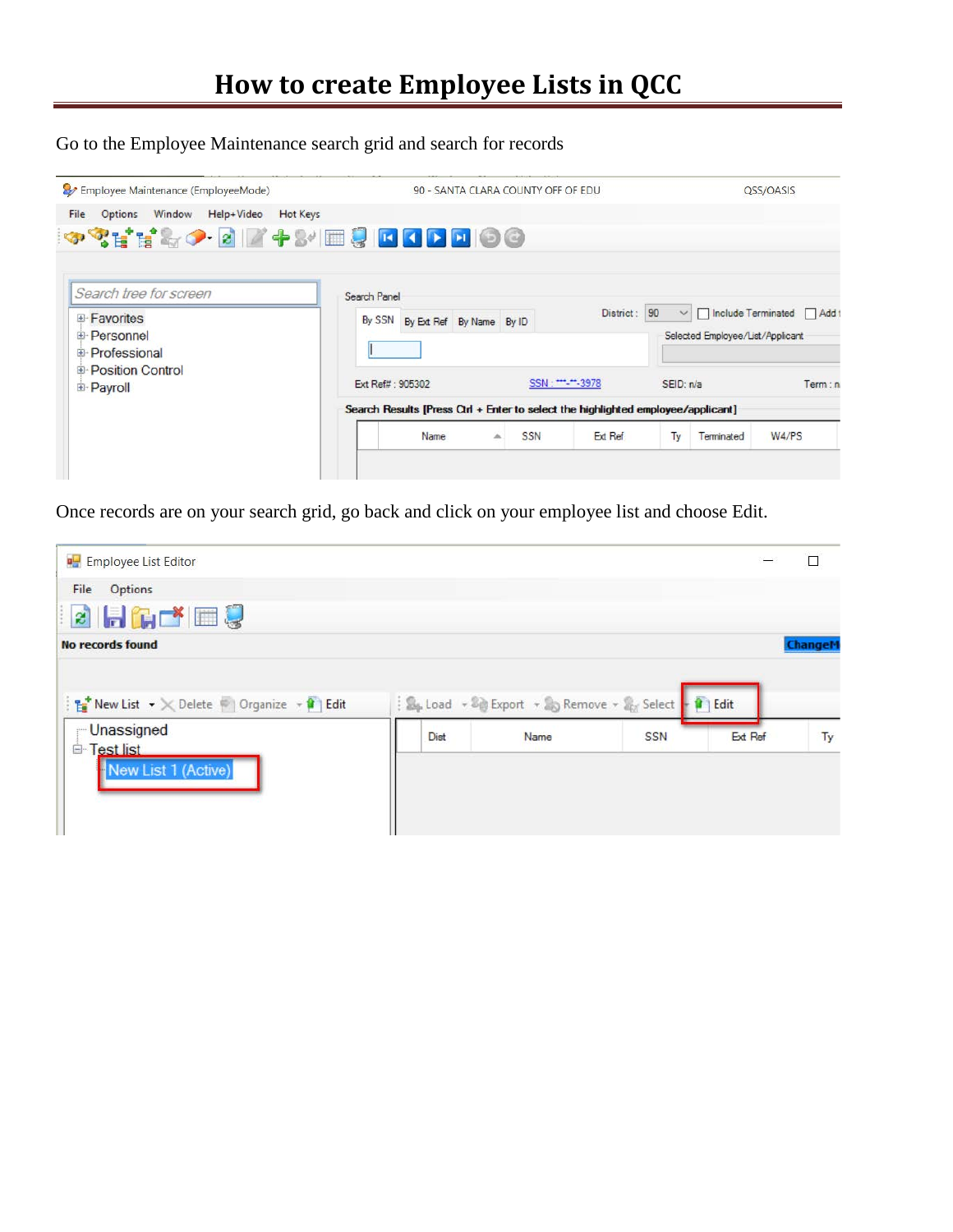Click on Load and choose All from Employee Search Grid



Records from your Employee Search grid will now appear in your new list

| <b>D</b> Employee List Editor                                             |   |                             |      |                                                        |         | $\times$<br>□     |
|---------------------------------------------------------------------------|---|-----------------------------|------|--------------------------------------------------------|---------|-------------------|
| Options<br>File                                                           |   |                             |      |                                                        |         |                   |
| <b>BHATE!</b>                                                             |   |                             |      |                                                        |         |                   |
|                                                                           |   |                             |      |                                                        |         | <b>ChangeMode</b> |
| $\frac{1}{2}$ New List $\sim \infty$ Delete $\sim$ Organize $\sim$ 1 Edit |   |                             |      | B. Load - 80 Export - So Remove - 8 Select - C Inspect |         |                   |
| <b>Unassigned</b>                                                         |   | Dist                        | Name | <b>SSN</b>                                             | Ext Ref | Ty                |
| <b>E</b> -Test list<br>New List 1 (Active)                                | Þ | $\sim$ 90                   |      | 000-00-0978                                            | 905302  | <b>SU</b>         |
|                                                                           |   | ☑<br>90                     |      | 000-00-0671                                            | 905159  | SU                |
|                                                                           |   | ☑<br>90                     |      | 000-00-0751                                            | 905325  | SU                |
|                                                                           |   | ☑<br>90                     |      | 000-00-0810                                            | 905271  | <b>RA</b>         |
|                                                                           |   | $\checkmark$<br>90          |      | 000-00-0209                                            | 903874  | <b>RA</b>         |
|                                                                           |   | ☑<br>90                     |      | 000-00-0415                                            | 905404  | SU                |
|                                                                           |   | ☑<br>90                     |      | 000-00-0569                                            | 905297  | SU                |
|                                                                           |   | $\overline{\vee}$<br>90     |      | 000-00-0794                                            | 905299  | <b>SU</b>         |
|                                                                           |   | $\overline{\triangleright}$ |      |                                                        |         |                   |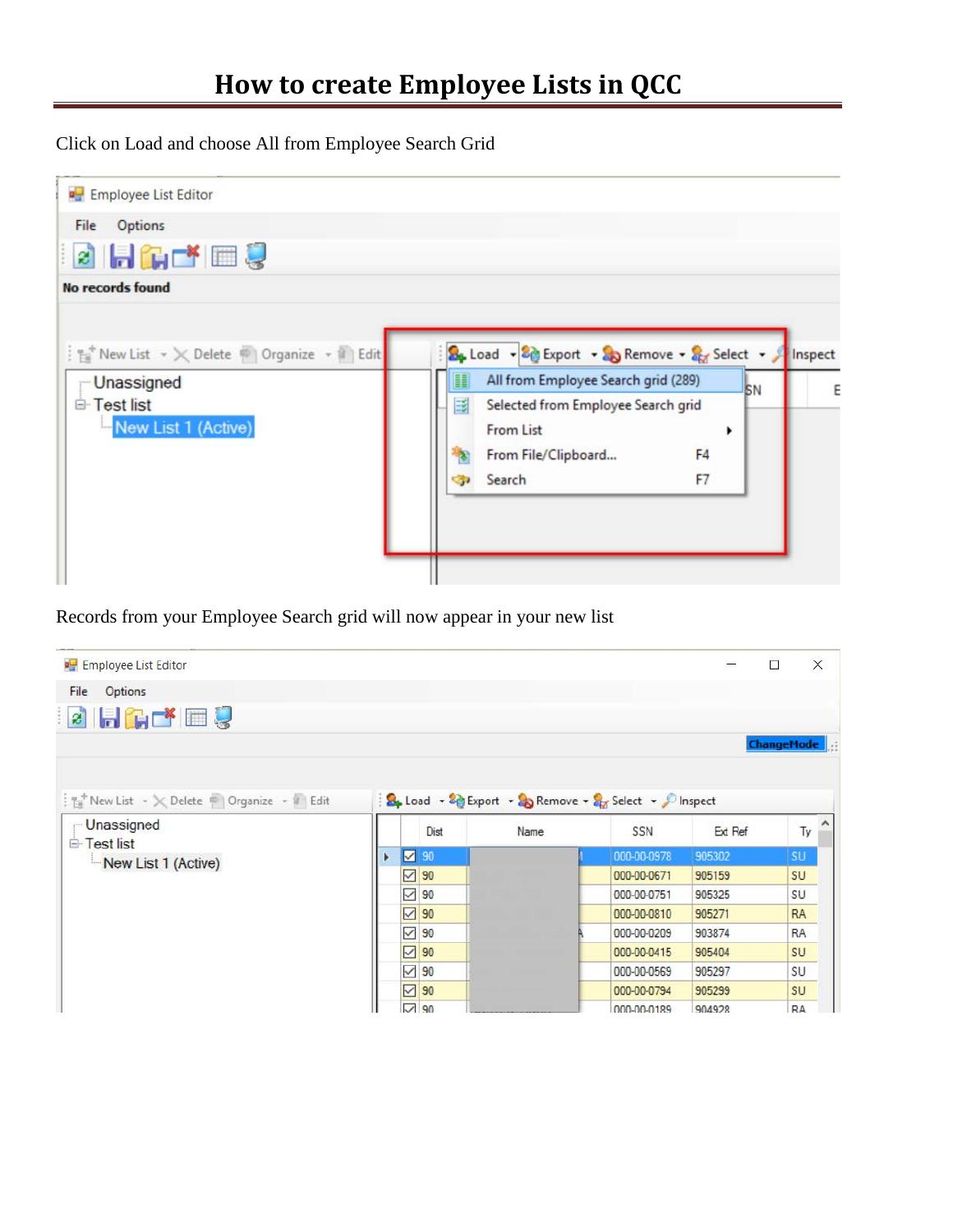Click Save to save records to your employee list.

| <b>P</b> Employee List Editor                                          |         |                                          |        |
|------------------------------------------------------------------------|---------|------------------------------------------|--------|
| Options<br>File<br>2 Hate!<br><b>Employee Lists saved successfully</b> |         |                                          |        |
|                                                                        |         |                                          |        |
| Fig New List v X Delete   Organize v II Edit                           |         | B. Load - & Export - & Remove - & Select |        |
| <b>Unassigned</b>                                                      | Dist    | Name                                     | SS     |
| <b>E</b> Test list                                                     | 90<br>☑ |                                          | 000-00 |
| New List 1                                                             | 90      |                                          | 000-00 |

To retrieve your employee lists, go to Selected Employee/List/Applicant on the Search panel and click on your list.

| Employee Maintenance (EmployeeMode)                                                                                                                                                     | 90 - SANTA CLARA COUNTY OFF OF EDU                                                                                                                                                                                       | QSS/OASIS                                                                                                                                                                    |               |
|-----------------------------------------------------------------------------------------------------------------------------------------------------------------------------------------|--------------------------------------------------------------------------------------------------------------------------------------------------------------------------------------------------------------------------|------------------------------------------------------------------------------------------------------------------------------------------------------------------------------|---------------|
| Window Help+Video Hot Keys<br>File<br>Options<br>◆◆【其界◆ 图 】 ◆ 8/ ■ 8 回 8 0 回 9 0                                                                                                        |                                                                                                                                                                                                                          |                                                                                                                                                                              |               |
| Search tree for screen<br>□ Favorites<br>- Pay Lines (PR)<br>Deductions (PD)<br>- Payroll History<br>W4/Control Data (W4)<br>⊕ Personnel<br>⊕ Professional<br><b>E</b> Position Control | Search Panel<br>District:<br>By SSN By Ext Ref By Name By ID<br>SSN: ***-**-3978<br>Ext Ref#: 905302<br>Search Results [Press Ctrl + Enter to select the highlighted en ployee/applicant]<br>SSN<br>Ext Ref<br>Name<br>▲ | O <sub>O</sub> *<br>$\vee$   $\Box$ Include Terminated   $\Box$ Add to grid<br>90<br>Selected Employee/List/Applicant<br>∙₽<br>New List 1<br>PC<br>W4/PS<br>Terminated<br>Ty | Last C<br>Dat |
| <b>E</b> Payroll                                                                                                                                                                        |                                                                                                                                                                                                                          |                                                                                                                                                                              |               |